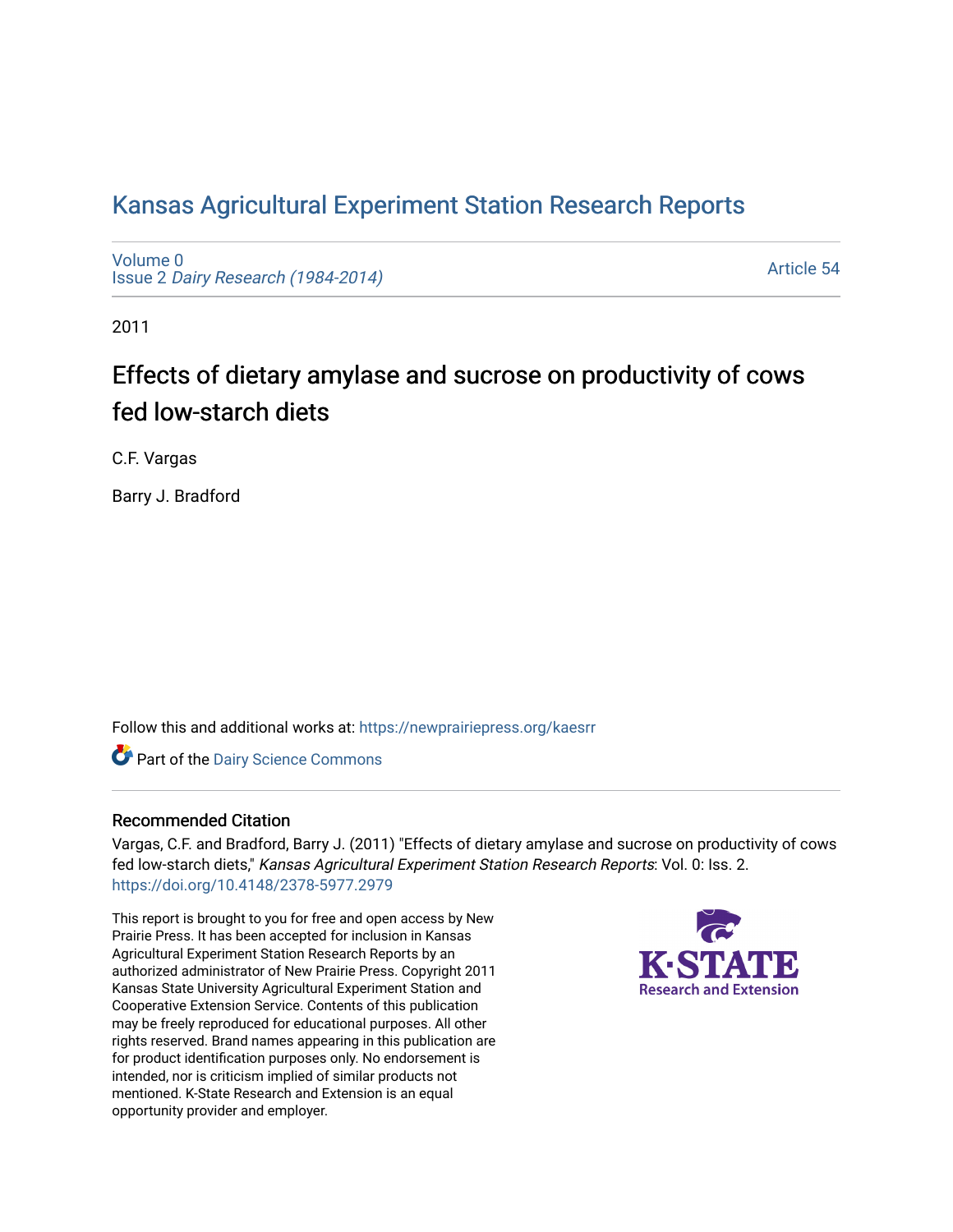## Effects of dietary amylase and sucrose on productivity of cows fed low-starch diets

### Abstract

Exogenous amylase, sucrose, or a combination was used in diets with reduced starch content. The trial was performed in 48 lactating Holstein cows, and milk yield, milk composition, and dry matter intake were measured. Treatments did not affect production traits, but with slightly decreased feed intake and slightly greater milk production in amylase-fed cows, the calculated value of amylase in this study was \$0.37/cow per day.; Dairy Day, 2011, Kansas State University, Manhattan, KS, 2011; Dairy Research, 2011 is known as Dairy Day, 2011

### Keywords

Dairy Day, 2011; Kansas Agricultural Experiment Station contribution; no. 12-176-S; Report of progress (Kansas Agricultural Experiment Station and Cooperative Extension Service); 1057; Dairy; Enzyme; Milk production; Nutrition; Feed intake

### Creative Commons License



This work is licensed under a [Creative Commons Attribution 4.0 License](https://creativecommons.org/licenses/by/4.0/).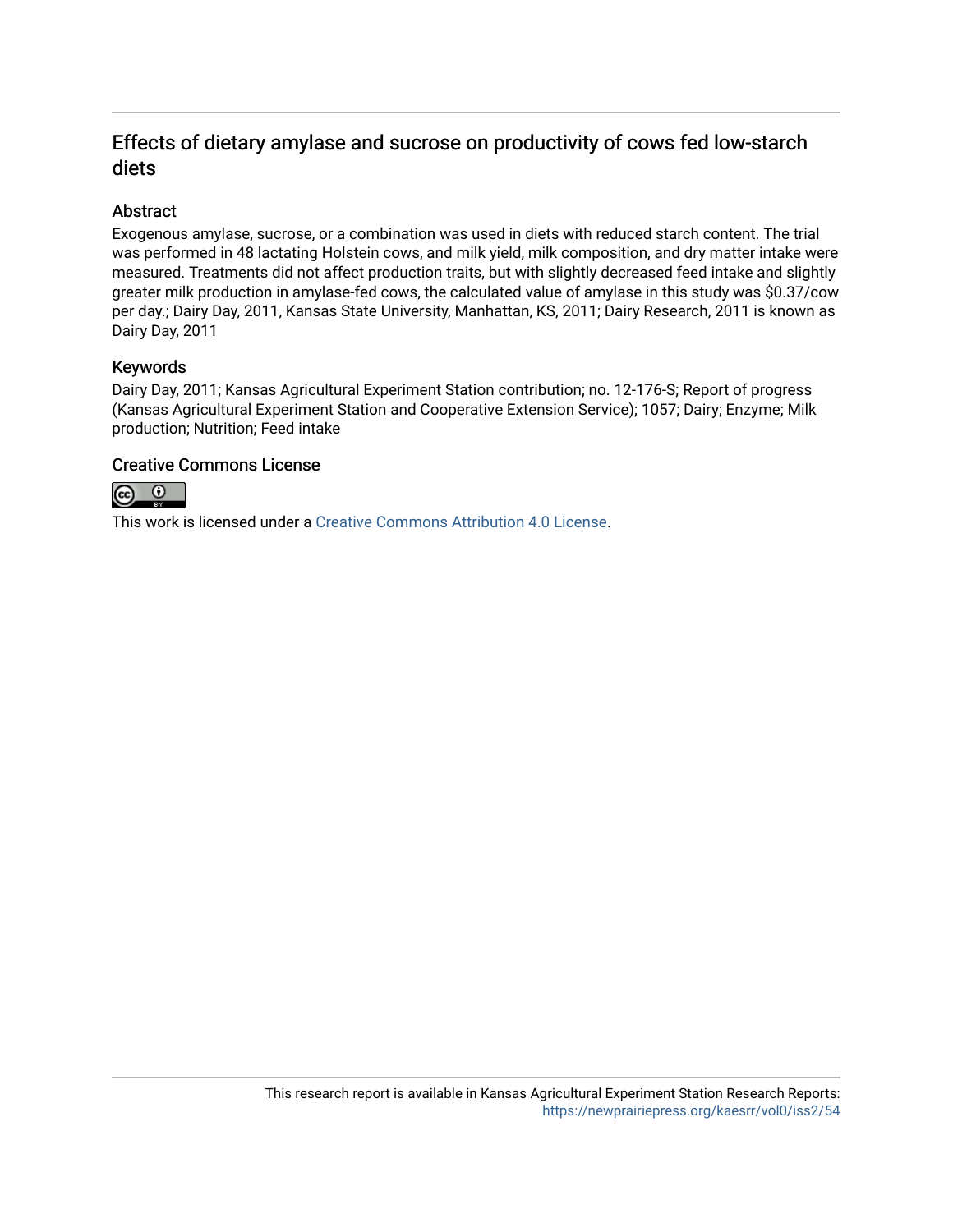# Effects of Dietary Amylase and Sucrose on Productivity of Cows Fed Low-Starch Diets

*C. F. Vargas and B. Bradford*

### Summary

Exogenous amylase, sucrose, or a combination was used in diets with reduced starch content. The trial was performed in 48 lactating Holstein cows, and milk yield, milk composition, and dry matter intake were measured. Treatments did not affect production traits, but with slightly decreased feed intake and slightly greater milk production in amylase-fed cows, the calculated value of amylase in this study was \$0.37/cow per day.

Key words: enzyme, milk production, nutrition, feed intake

# Introduction

Inclusion of exogenous amylase in diets for high-producing cows is designed to enhance the utilization of carbohydrates present in feeds. In non-ruminant animals, the salivary glands secrete amylase in the saliva to begin breaking down starch as soon as food enters the mouth. In contrast, ruminants do not have salivary amylase, so starches are degraded largely by the microbial population in the rumen.

Addition of exogenous amylase has been evaluated primarily as a method to increase starch degradability. Adding exogenous amylase, however, may improve productivity of lactating cows independent of effects on total tract starch digestion. Previous studies have suggested that the primary benefit of exogenous amylase is an increase in neutral detergent fiber (NDF) digestibility, possibly by promoting the growth and cellulolytic activity of fiber-digesting bacteria.

The objective of this study was to evaluate dry matter  $(DM)$  intake, milk production, and milk components in lactating dairy cows fed amylase, 2% sucrose, or both in a low-starch diet.

# Experimental Procedures

Forty-eight multiparous Holstein cows (between 70 and 130 days in milk) were blocked by parity and stage of lactation. Blocks of cows were assigned randomly to each of 4 pens (12 cows/ pen). Pens were then randomly assigned to treatment sequence in a 4 x 4 Latin square design balanced for carryover effects.

Treatments were a control diet formulated for 33% NDF, 18% crude protein, 22% starch, and 4% sugar (Table 1). The 3 treatments were: (1) a control diet containing amylase (Rumistar, DSM Nutritional Products, Parsippany, NJ) added at 500 parts per million, (2) a sucrose diet with sucrose replacing corn grain at 2% of DM, and (3) a sucrose diet with amylase added at 500 parts per million. Each diet was delivered as a total mixed ration  $(TMR)$ , and corn silage DM was determined twice weekly to adjust its inclusion rate. Cows were fed once daily for ad libitum intake and milked 3 times daily throughout the experiment. Treatment periods were 28 days, with 24 days for diet adaptation and 4 days for sample and data collection. Dry matter intake and milk yield were recorded daily.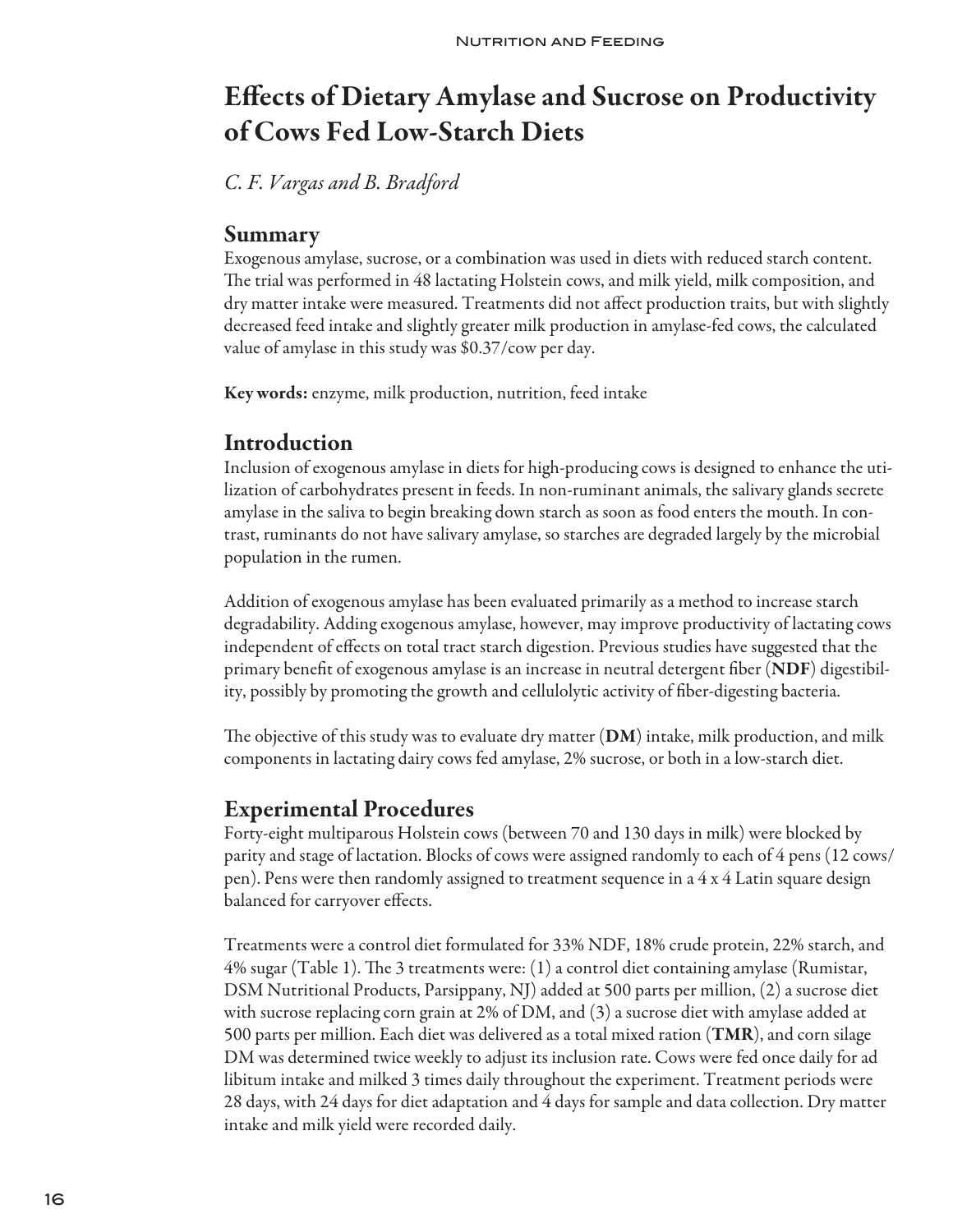During the final 4 days of each period, samples of orts, feed ingredients, and TMR were collected daily, composited by period, and analyzed to determine ash, neutral detergent fiber (NDF), crude protein, ether extract, total sugars, and starch content. Milk samples were collected at each milking during those 4 days and analyzed for concentrations of fat, true protein, lactose, urea, nitrogen, and somatic cells. Particle size was measured on 2 days and body condition scores (BCS; 1=thin and 5=fat) were measured at the beginning and at the end of each 28-day period.

# Results and Discussion

The nutrient analyses for the treatment diets are shown in Table 2. Concentrations of NDF were relatively large for mid-lactation cows, but this was by design. The experiment was intended to assess responses to added sucrose and/or amylase in low-starch diets. Crude protein concentrations were approximately 16.5%, which was more than adequate based on observed milk urea nitrogen (MUN) concentrations (Table 3). Nutrient analysis indicated that the targeted replacement of 2% corn grain with sucrose was achieved. Furthermore, the diets that included amylase seemed to have greater sugar content (0.2 to 0.5%) than the treatments that lacked the enzyme, suggesting possible enzyme activity during feed storage. Table 2 also shows particle size distributions of the diets determined by using the Penn State Particle Separator. According to the guidelines for this system, the top sieve should retain between 6 and 10% of the diet, whereas in the present study the top sieve retained around 20% of DM for all the treatments, which demonstrated that the diets had large concentrations of effective fiber.

The results obtained from the milk component analysis and production of cows fed the treatment diets are detailed in Table 3. The DM intake was not altered by treatment. A tendency for an amylase by sucrose interaction was observed for milk protein content ( $P = 0.06$ ), reflecting slightly smaller milk protein concentrations for amylase and sucrose treatments compared with control and amylase + sucrose treatments. This interaction was not observed for milk protein yield (data not shown). Solids-corrected and fat-corrected milk yield variables were not altered by treatment, although the direct effect of amylase approached significance in both cases (both  $P = 0.13$ ), suggesting possible small increases with amylase supplementation (approximately 1.3) lb/day).

Feed efficiency for the control diet (energy-corrected milk/DM intake, or  $ECM/DMI$ ) was 1.50; either amylase (1.57) or sucrose (1.60) treatment alone numerically increased efficiency, but the combination of the two resulted in feed efficiency identical to the control diet. Although this interaction was not significant, these results provide no evidence of synergistic benefits for the combination of amylase with high sugar content in lactation diets.

In addition to production responses to these diets, the economic impacts of the diets were modeled. Using local milk component values and estimated feed costs for Kansas in March and April 2011, both gross milk income and cost of feed for each treatment were calculated (Table 4). The two diets that contained sucrose were more expensive than the other diets because of the very high cost of this experimental ingredient, making these comparisons somewhat unrealistic. On the other hand, by adding amylase to the ration, solids-corrected milk production was slightly greater despite a decrease in DMI, resulting in an estimated increase in income over feed cost of \$0.37/cow per day (if no cost is attributed to the amylase treatment). Therefore, based on these results, dairy nutritionists theoretically would be justified to incorporate amylase into diets if the added cost is less than \$0.37/cow daily.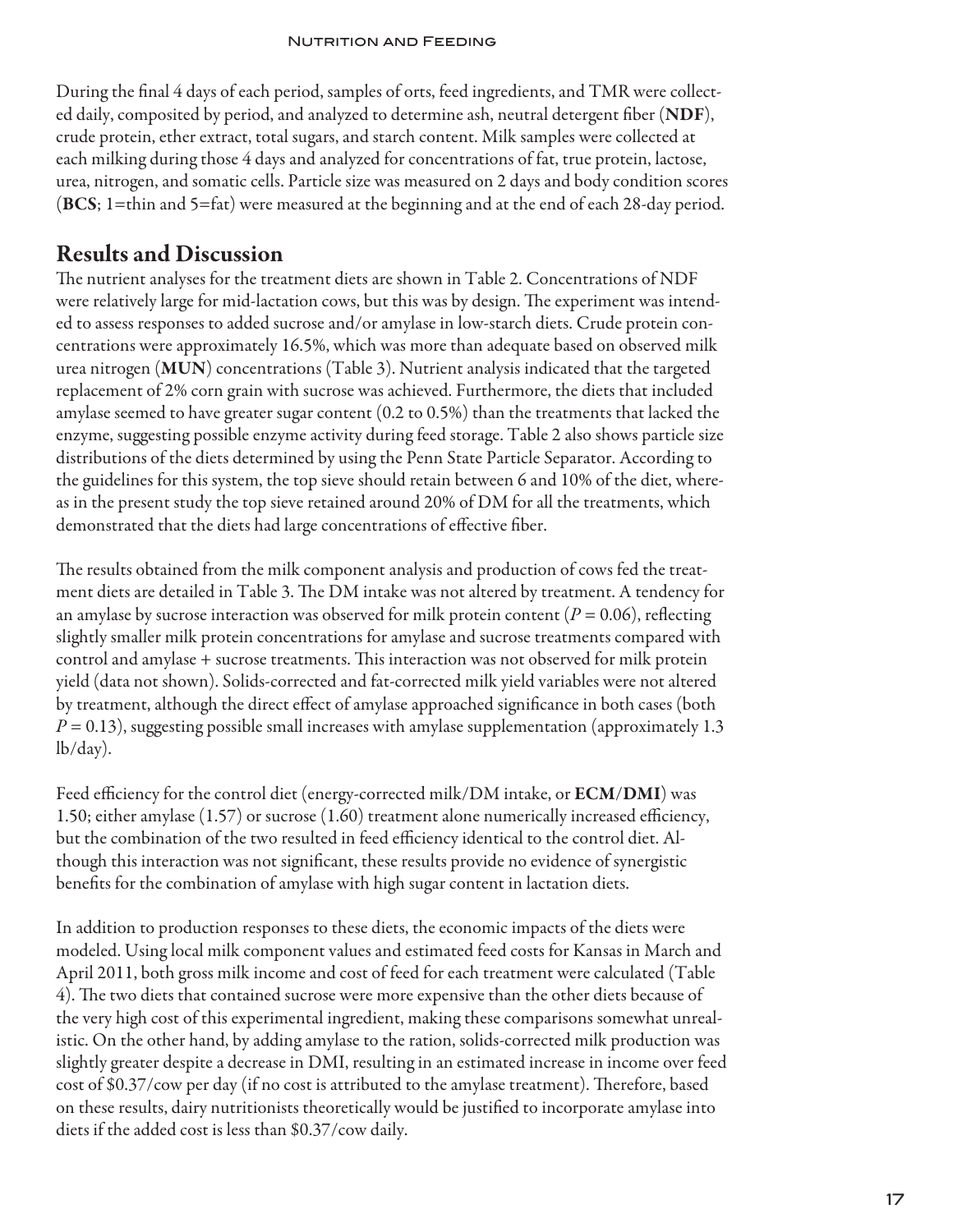#### **NUTRITION AND FEEDING**

In contrast with previous studies in which exogenous amylase significantly improved feed efficiency of cows fed low-starch diets, we did not observe any significant effects of amylase, sucrose, or their interaction on intake, productivity, body condition, or feed efficiency in midlactation cows fed low-starch, high-fiber diets. Nevertheless, the small but economically meaningful numeric increases in feed efficiency with amylase and sucrose treatments were consistent with previously observed improvements in fiber digestibility in response to similar treatments. Based on feed efficiency responses, our results may indicate that amylase is not as advantageous in diets that are already high in sugar content. The inconsistencies between our findings and those of some previous studies highlight some unexplained interactions of amylase with animal or dietary factors.

|                       | Treatment <sup>2</sup> |                |  |  |
|-----------------------|------------------------|----------------|--|--|
| Ingredient            | Control                | Sucrose        |  |  |
| Corn silage           | 38                     | 38             |  |  |
| Alfalfa hay           | 28                     | 28             |  |  |
| Wet corn gluten feed  | 10                     | 10             |  |  |
| Ground corn           | 8                      | 6              |  |  |
| Sucrose               |                        | $\overline{2}$ |  |  |
| Whole cottonseed      | 4                      | 4              |  |  |
| Expeller soybean meal | 6                      | 6              |  |  |
| Soybean meal          | $\overline{2}$         | 2              |  |  |
| Micronutrient premix  | 4                      | 4              |  |  |

#### Table 1. Ingredient composition of diets<sup>1</sup>

1 Values are expressed as a percentage of diet dry matter.

2 Each diet was tested with and without amylase added.

#### Table 2. Nutrient composition of diets

|                         | Control |         | Amylase |         |
|-------------------------|---------|---------|---------|---------|
| % of dry matter (DM)    | Control | Sucrose | Control | Sucrose |
| DM, % as-fed            | 57.0    | 55.6    | 54.7    | 56.8    |
| Organic matter          | 91.5    | 91.6    | 91.3    | 91.4    |
| Crude protein           | 16.5    | 16.5    | 16.5    | 16.3    |
| Neutral detergent fiber | 35.6    | 35.2    | 35.4    | 34.9    |
| Starch                  | 21.4    | 20.6    | 21.4    | 20.9    |
| Sugars                  | 6.3     | 8.4     | 6.8     | 8.6     |
| Ether extract           | 3.2     | 3.0     | 3.2     | 3.0     |
| Particle size           |         |         |         |         |
| Top, $%$                | 20.3    | 20.2    | 21.4    | 21.1    |
| Bottom, %               | 27.0    | 27.8    | 28.1    | 27.6    |
| Middle, %               | 36.3    | 35.3    | 33.5    | 33.9    |
| Pan, $%$                | 16.4    | 16.7    | 17.0    | 17.4    |